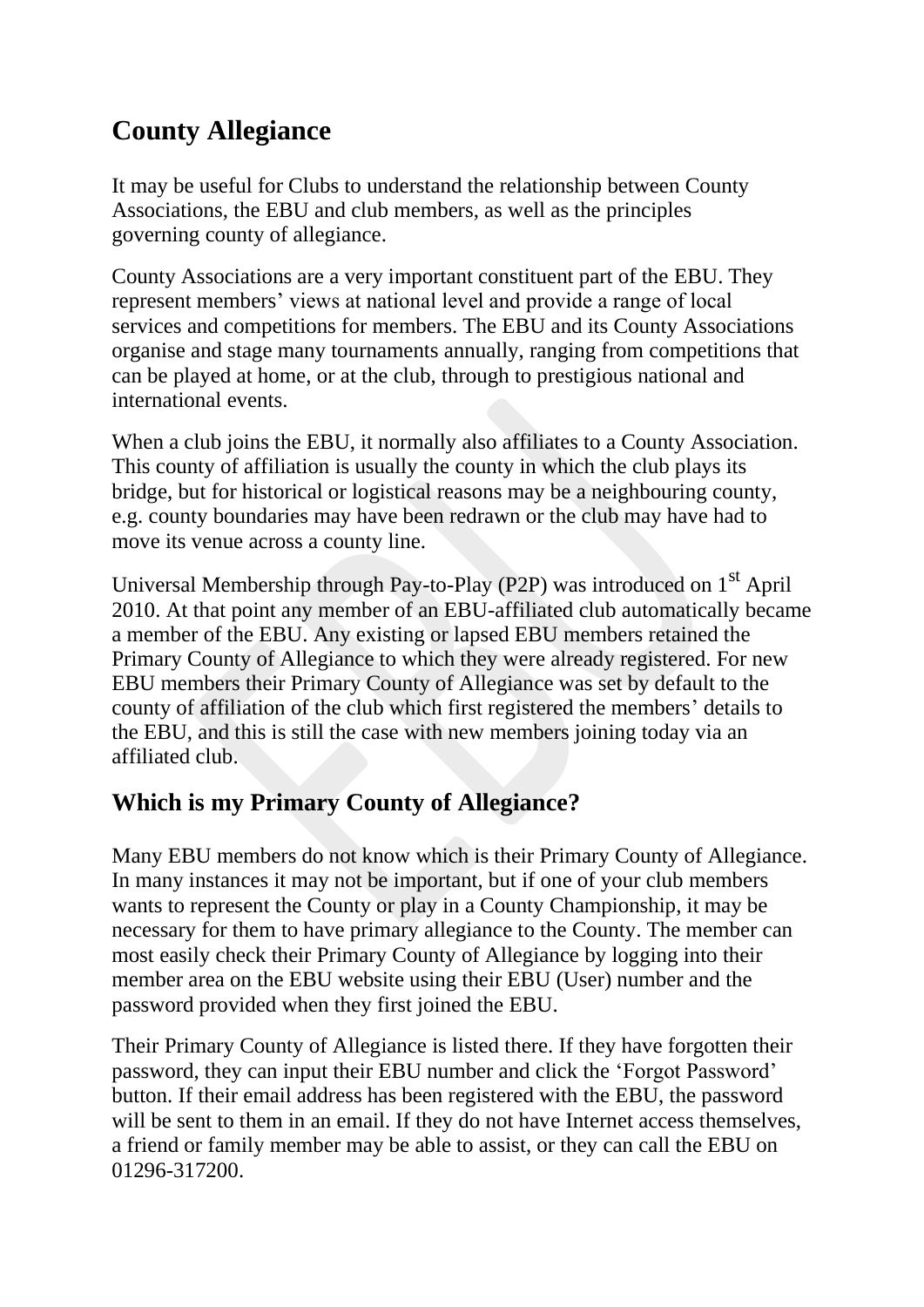## **Changing Primary County of Allegiance**

If a player needs to change their Primary County of allegiance, they should call the EBU membership helpline on 01296-317201.The EBU will amend the primary county to whatever a member wishes but only once during an EBU tournament year  $(1<sup>st</sup>$  September to  $31<sup>st</sup>$  August). If there are particular individual circumstances that require a change more often than this, then the person should discuss this with the EBU. The facility to change one's Primary County through one's member area on the EBU website may be provided at a later date.

### **County P2P charge**

Whenever a player takes part in a duplicate at an EBU-affiliated club, the club remits a small amount to the EBU as a membership subscription. This amount is known as the P2P charge and covers the cost of the services and benefits the EBU provides to clubs and individual members. An element of this charge goes to the County Association to which the club is affiliated, the exact amount varying from county to county. (In some cases the amount is zero, and the County Association raises its funds in other ways.)

The Primary County of Allegiance of the individual member has no bearing on which county the county element of the P2P fee goes to. For example, a member could live in Buckinghamshire and have Berks & Bucks as his primary county of allegiance, but play most of his bridge in clubs affiliated to Oxfordshire. Most of his county P2P fees would then go to Oxfordshire.

#### **Playing in County events**

The relationship between a County and its members is not something that the EBU gets involved in, but we can give out contact telephone numbers for county secretaries if required. Members are also encouraged to refer to their [County Association websites.](https://www.ebu.co.uk/directory/)

Any player who is not a member of a particular County and wants to play in one of the County's events will need to contact the County concerned and, if required, pay a County subscription fee. Most counties provide for dual membership and allow players with primary allegiance elsewhere to join as secondary (dual) members, generally on payment of a small annual subscription. The EBU is not involved in matters of secondary county affiliation.

#### **County representation**